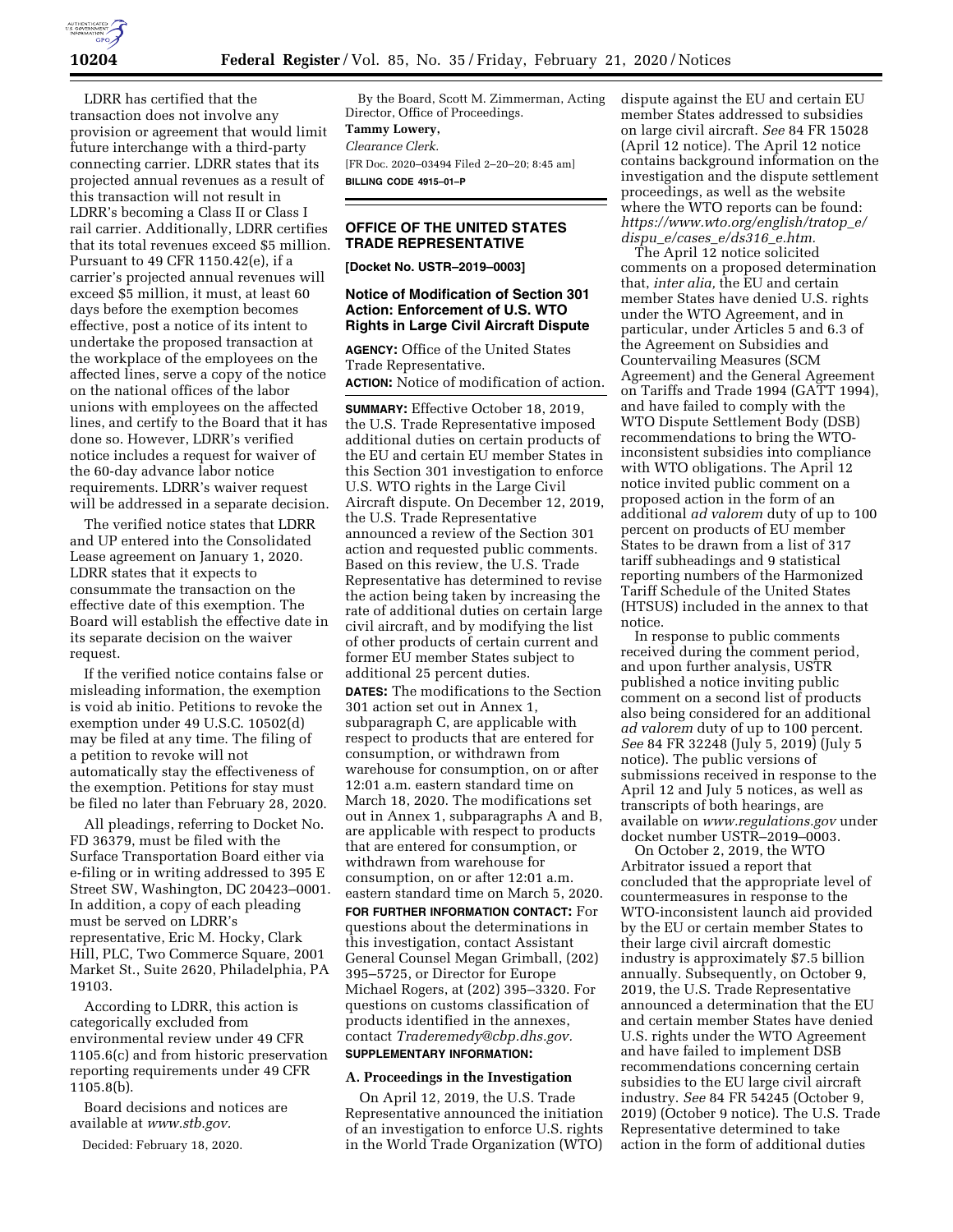on products of certain member States of the EU, at levels of 10 or 25 percent *ad valorem,* as specified in annex A of the October 9 notice, effective October 18, 2019. The Trade Representative made technical adjustments and corrected certain errors effective October 18, 2019. *See* 84 FR55998 (October 18, 2019).

On December 12, 2019, the U.S. Trade Representative announced a review of the Section 301 action and invited public comments. *See* 84 FR 67992 (December 12, 2019) (December 12 notice). The December 12 notice specifically requested comments on whether products of specific EU member States should be removed from the list of products subject to additional duties or should remain on the list; if a product remains on the list, whether the current rate of additional duty should be increased to as high as 100 percent; and whether additional EU products should be added to the list. USTR received nearly 26,000 comments in response to the December 12, 2019 notice.

#### **B. Revision of Action**

Section 306(b)(2)(B)(i) of the 1974 Trade Act, as amended, provides in pertinent part that the ''Trade Representative shall periodically revise the [retaliation] list or action to affect other goods of the country or countries that have failed to implement the [WTO Dispute Settlement Body] recommendation.'' Section 306(b)(2)(B)(ii) provides that no revision is required under section 306(b)(2)(B) if the U.S. Trade Representative determines that implementation of the DSB's recommendations is imminent, or the U.S. Trade Representative agrees with the affected industry concerned that revision of the list is not necessary.

The U.S. Trade Representative has not determined that the circumstances set forth in section 306(b)(2)(B)(ii) currently apply, and accordingly has determined to revise the action being taken in the investigation. The United States remains open to a negotiated settlement that addresses current and future subsidies to Airbus provided by the EU and certain current and former member States.

Section 306(b)(2)(D) provides in pertinent part that in revising any list or action, the U.S. Trade Representative ''shall act in a manner that is most likely to result in the country or countries implementing the recommendations adopted in the dispute settlement proceeding or in achieving mutually satisfactory solution to the issue that gave rise to the dispute settlement proceeding.''

The modifications to the Section 301 action announced in this Notice take

into account the public comments and testimony in response to the April 12, July 5, and December 12 notices, the advice of advisory committees, and the advice of the Section 301 committee. In accordance with section 306(b)(2)(F) of the Trade Act (19 U.S.C. 2416(b)(2)(F)), the revised action includes reciprocal goods of the affected industry. The annual trade value of the list of tariff subheadings subject to additional duties under the revised action remains at approximately \$7.5 billion, which is consistent with the WTO Arbitrator's finding on the appropriate level of countermeasures.

As specified in the annexes to this notice, the U.S. Trade Representative has determined to increase the duties on certain large civil aircraft from 10 to percent to 15 percent, and to change the composition of the list of products subject to additional duties of 25 percent. As of this time, the Trade Representative has decided not to increase the rate of additional duties above the additional 25 percent currently being applied to non-aircraft products. The U.S. Trade Representative has also determined that going forward, the action may be revised as appropriate immediately upon any EU imposition of additional duties on U.S. products in connection with the Large Civil Aircraft dispute or with the EU's WTO challenge to the alleged subsidization of U.S. large civil aircraft.

Annex 1 to this Notice identifies the products affected by the revised action, the rate of duty to be assessed, and the current or former EU member States affected. Annex 2, section 1, contains unofficial descriptions of the revisions made by this Notice. Section 2 of Annex 2 contains the unofficial descriptions of products covered by the October 18 action, as revised by this Notice.

In order to implement this determination, effective March 18, 2020, subchapter III of chapter 99 of the HTSUS is modified by subparagraph C of Annex 1 to this notice. Effective March 5, 2020, subchapter III of chapter 99 of the HTSUS is modified by subparagraphs A and B of Annex 1 to this notice. The additional duties provided for in the HTSUS subheadings established by Annex 1 apply in addition to all other applicable duties, fees, exactions, and charges.

Any product listed in Annex 1, subparagraph C, to this notice, except any product that is eligible for admission under 'domestic status' as defined in 19 CFR 146.43, which is subject to the additional duty imposed by this determination, and is admitted into a U.S. foreign trade zone on or after 12:01 a.m. eastern daylight time on

March 18, 2020, only may be admitted as 'privileged foreign status' as defined in 19 CFR 146.41. Such products will be subject upon entry for consumption to any *ad valorem* rates of duty or quantitative limitations related to the classification under the applicable HTSUS subheading.

Any product listed in Annex 1, subparagraphs A and B to this notice, except any product that is eligible for admission under 'domestic status' as defined in 19 CFR 146.43, which is subject to the additional duty imposed by this determination, and is admitted into a U.S. foreign trade zone on or after 12:01 a.m. eastern daylight time on March 5, 2020, only may be admitted as 'privileged foreign status' as defined in 19 CFR 146.41. Such products will be subject upon entry for consumption to any *ad valorem* rates of duty or quantitative limitations related to the classification under the applicable HTSUS subheading.

The U.S. Trade Representative will continue to consider the action taken in this investigation.

#### **Joseph Barloon,**

*General Counsel, Office of the U.S. Trade Representative.* 

#### **Annex 1**

A. Effective with respect to goods entered for consumption, or withdrawn from warehouse for consumption, on or after 12:01 a.m. eastern standard time March 5, 2020, U.S. note 21 to subchapter III of chapter 99 of the Harmonized Tariff Schedule of the United States is modified as provided herein:

1. U.S. note 21(a) to such subchapter is modified by deleting ''9903.89.50'' each place that it appears and inserting ''9903.89.52'' in lieu thereof.

2. U.S. note 21(g) to such subchapter is modified by deleting ''2009.89.40''.

3. U.S. note 21 to such subchapter is modified by inserting in alphabetical order:

''(q) Subheading 9903.89.52 and superior text thereto shall apply to all products of France or Germany that are classified in subheading 8214.90.60.''

B. Effective with respect to goods entered for consumption, or withdrawn from warehouse for consumption, on or after 12:01 a.m. eastern standard time March 5, 2020, the following new tariff provisions are inserted in numerical sequence in subchapter III of chapter 99, with the material in the following new tariff provisions inserted in the columns entitled ''Heading/Subheading'', ''Article Description'', and ''Rates of Duty 1—General'', respectively: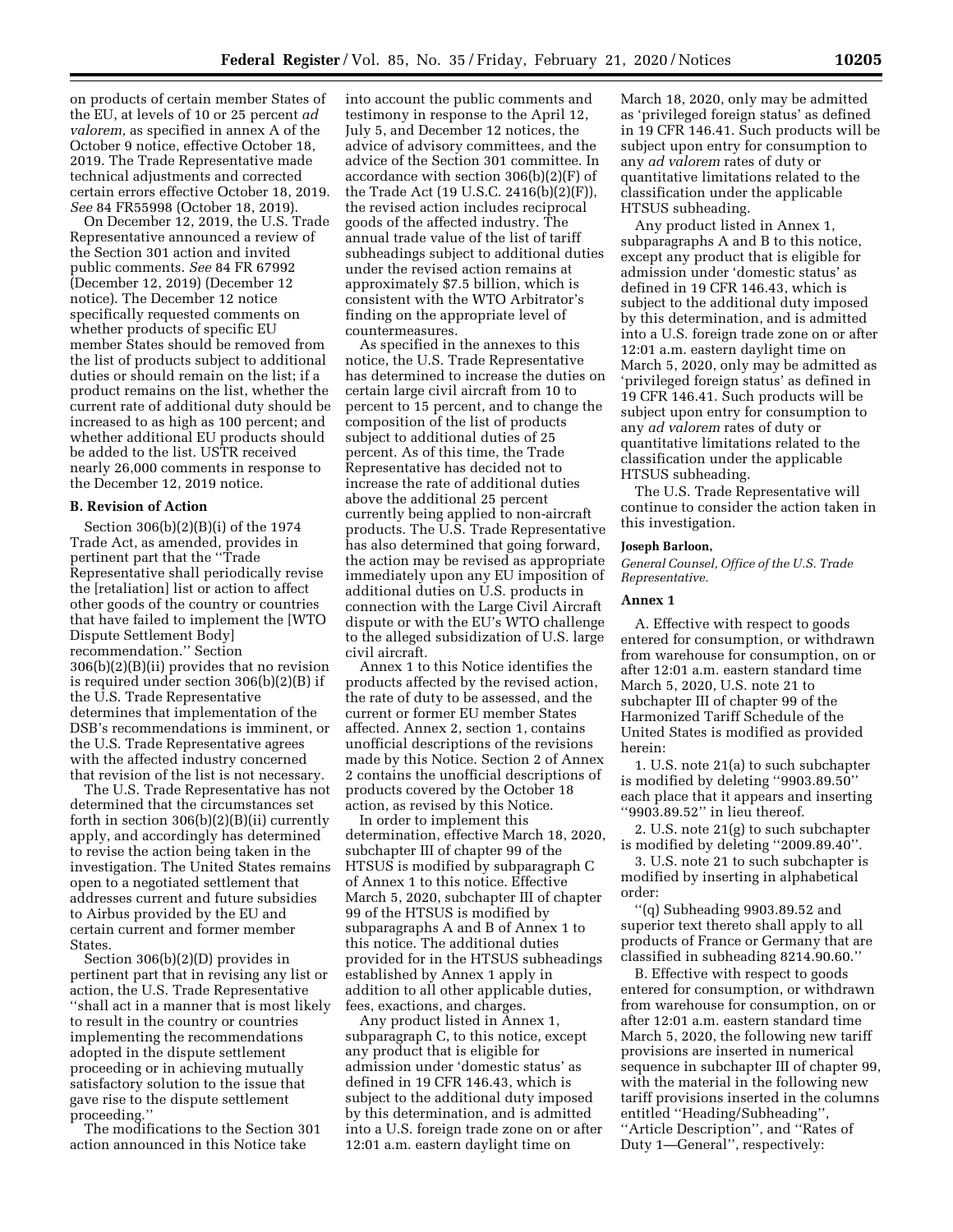| Heading/<br>subheading | Article description                                                                                                             | Rates of Duty                                                     |         |  |
|------------------------|---------------------------------------------------------------------------------------------------------------------------------|-------------------------------------------------------------------|---------|--|
|                        |                                                                                                                                 |                                                                   |         |  |
|                        |                                                                                                                                 | General                                                           | Special |  |
| $9903.89.52$           | "Articles the product of France or Germany:<br>Provided for in subheadings enumerated in<br>U.S. note 21(q) to this subchapter. | The duty provided in<br>the applicable sub-<br>heading $+25\%$ ". |         |  |

C. Effective with respect to goods entered for consumption, or withdrawn from warehouse for consumption, on or after 12:01 a.m. eastern daylight time March 18, 2020, the Rates of Duty 1— General column of subheading 9903.89.05 is modified by deleting ''10%'' and inserting ''15%'' in lieu thereof.

#### **Annex 2**

## *Section 1—Descriptive List of Changes From Annex 1*

*Note:* The product descriptions that are contained this Annex are provided for informational purposes only, and are not intended to delimit in any way the

scope of the action, except as specified below. In all cases, the formal language in Annex 1 governs the tariff treatment of products covered by the action. Section 1 of this Annex describes the changes to the action that were undertaken as a result of Annex 1, as reflected in the informal list presented in Section 2 of this Annex.

Any questions regarding the scope of particular HTS subheadings should be referred to U.S. Customs and Border Protection. In the product descriptions, the abbreviation ''nesoi'' means ''not elsewhere specified or included''.

(a) The additional duties on products in Part 1 below shall be increased to 15 percent, effective March 18, 2020.

*Part 1*—Products of France, Germany, Spain, or the United Kingdom described below are subject to additional import duties of 10 percent ad valorem. Effective March 18, 2020, products of France, Germany, Spain or the United Kingdom described below are subject to additional duties of 15 percent ad valorem:

*Note:* For purposes of the 8-digit subheading of HTS listed below, the product description defines and limits the scope of the proposed action. This product is defined by U.S. note 21(b) and covers only items in 9903.89.05.

| HTS subheading | Product description                                                                                                                                                                                                                                                     |
|----------------|-------------------------------------------------------------------------------------------------------------------------------------------------------------------------------------------------------------------------------------------------------------------------|
| $8802.40.00**$ | New airplanes and other new aircraft, as defined in U.S. note 21(b) (other than military airplanes or other military aircraft),<br>of an unladen weight exceeding 30,000 kg (described in statistical reporting numbers 8802.40.0040, 8802.40.0060 or<br>8802.40.0070). |

\*\* Only a portion of HS8 digit is to be covered.

(b) The following product has been removed from Part 6, effective March 5, 2020.

| HTS subheading |                                                              | Product description |
|----------------|--------------------------------------------------------------|---------------------|
|                | 2009.89.40    Prune juice, concentrated or not concentrated. |                     |
|                |                                                              |                     |

(c) The following product have been added to the action, and Part 16 has

been inserted into the descriptive list in Section 2, effective March 5, 2020. *Part 16*—Products of France or Germany described below are subject to

additional import duties of 25 percent ad valorem:

| Germany described below are subject to |                                                                                    |  |
|----------------------------------------|------------------------------------------------------------------------------------|--|
| HTS subheading                         | Product description                                                                |  |
| 8214.90.60                             | Butchers' or kitchen chopping or mincing knives (o/than cleavers w/their handles). |  |

## *Section 2—Descriptive List of Action, Reflecting Changes as Described in Annex 1*

*Note:* The product descriptions that are contained this Annex are provided for informational purposes only, and are not intended to delimit in any way the scope of the action, except as specified below. In all cases, the formal language in Annex 1 and the notices published at 84 FR 54245 and 84 FR 55998 governs

the tariff treatment of products covered by the action.

Any questions regarding the scope of particular HTS subheadings should be referred to U.S. Customs and Border Protection. In the product descriptions, the abbreviation ''nesoi'' means ''not elsewhere specified or included''.

*Part 1*—Products of France, Germany, Spain, or the United Kingdom described below are subject to additional import duties of 10 percent ad valorem. Effective March 18, 2020, products of

France, Germany, Spain or the United Kingdom described below are subject to additional imports of 15 percent ad valorem:

*Note:* For purposes of the 8-digit subheading of HTS listed below, the product description defines and limits the scope of the proposed action.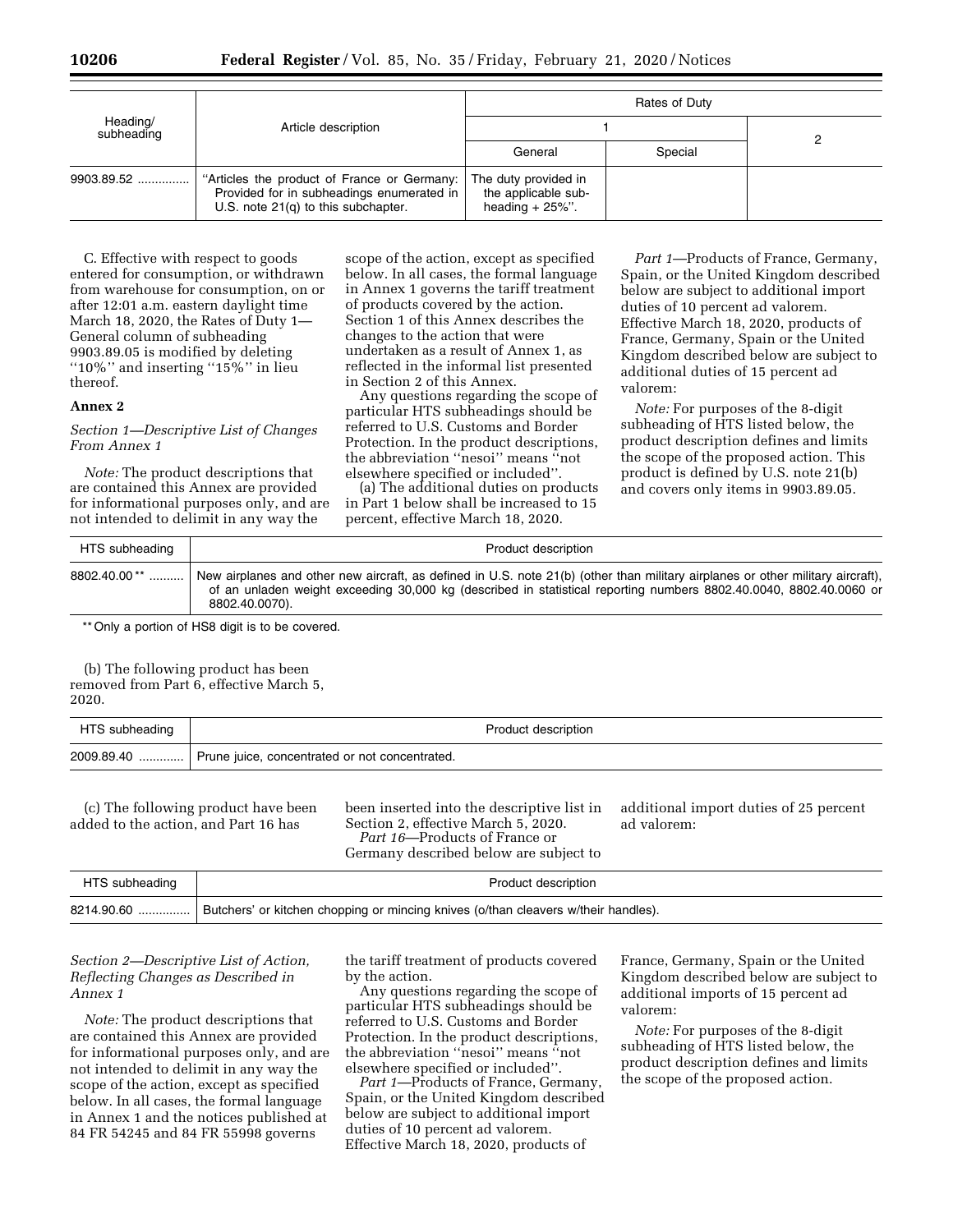| HTS subheading | Product description                                                                                                                                                                                                                                                        |
|----------------|----------------------------------------------------------------------------------------------------------------------------------------------------------------------------------------------------------------------------------------------------------------------------|
| 8802.40.00**   | New airplanes and other new aircraft, as defined in U.S. note 21(b), (other than military airplanes or other military air-<br>craft), of an unladen weight exceeding 30,000 kg (described in statistical reporting numbers 8802.40.0040,<br>8802.40.0060 or 8802.40.0070). |

\*\* Only a portion of HS8 digit is to be covered.

*Part 2*—Products of Austria, Belgium, Bulgaria, Croatia, Cyprus, Czech Republic, Denmark, Estonia, Finland, France, Germany, Greece, Hungary,

Ireland, Italy, Latvia, Lithuania, Luxembourg, Malta, Netherlands, Poland, Portugal, Romania, Slovakia, Slovenia, Spain, Sweden, or the United

Kingdom described below are subject to additional import duties of 25 percent ad valorem:

| HTS subheading                                                     | Product description                                                                                                                                                                                                                                                                                                                                                                                                                                                                                                                                                         |
|--------------------------------------------------------------------|-----------------------------------------------------------------------------------------------------------------------------------------------------------------------------------------------------------------------------------------------------------------------------------------------------------------------------------------------------------------------------------------------------------------------------------------------------------------------------------------------------------------------------------------------------------------------------|
| 0403.10.50                                                         | Yogurt, in dry form, whether or not flavored or containing added fruit or cocoa, not subject to gen note 15 or add. U.S.<br>note 10 to Ch. 4.                                                                                                                                                                                                                                                                                                                                                                                                                               |
| 0403.90.85<br>0403.90.90<br>0405.20.20<br>0406.10.28               | Fermented milk o/than dried fermented milk or o/than dried milk with added lactic ferments.<br>Curdled milk/cream/kephir & other fermentd or acid. milk/cream subject to add U.S. note 10 to Ch. 4.<br>Butter substitute dairy spreads, over 45% butterfat weight, subject to quota pursuant to chapter 4 additional U.S. note 14.<br>Fresh (unripened/uncured) cheddar cheese, cheese/subs for cheese cont or proc from cheddar cheese, not subj to Ch. 4                                                                                                                  |
| 0406.10.54                                                         | U.S. note 18, not GN15.<br>Fresh (unripened/uncured) Italian-type cheeses from cow milk, cheese/substitutes containing such Italian-type cheeses or<br>processed therefrom, subj to Ch. 4 U.S. note 21, not subject to general note 15.                                                                                                                                                                                                                                                                                                                                     |
| 0406.10.58                                                         | Fresh (unrip./uncured) Italian-type cheeses from cow milk, cheese/substitutes cont or proc therefrom, not subj to Ch. 4<br>U.S. note 21 or GN15.                                                                                                                                                                                                                                                                                                                                                                                                                            |
| 0406.10.68                                                         | Fresh (unripened/uncured) Swiss/Emmentaler cheeses, except those with eye formation, gruyere-process cheese and<br>cheese cont or proc. from such, not subject to additional U.S. note 22 to Ch. 4.                                                                                                                                                                                                                                                                                                                                                                         |
| 0406.20.51                                                         | Romano, reggiano, provolone, provoletti, sbrinz and goya, made from cow's milk, grated or powdered, subject to addi-<br>tional U.S. note 21 to Ch. 4.                                                                                                                                                                                                                                                                                                                                                                                                                       |
| 0406.20.53                                                         | Romano, reggiano, provolone, provoletti, sbrinz and goya, made from cow's milk, grated or powdered, not subject to Ch.<br>4 U.S. note 21 or GN15.                                                                                                                                                                                                                                                                                                                                                                                                                           |
| 0406.20.69                                                         | Cheese containing or processed from american-type cheese (except cheddar), grated or powdered, subject to additional<br>U.S. note 19 to Ch. 4.                                                                                                                                                                                                                                                                                                                                                                                                                              |
| 0406.20.77                                                         | Cheese containing or processed from italian-type cheeses made from cow's milk, grated or powdered, subject to addi-<br>tional U.S. note 21 to Ch. 4.                                                                                                                                                                                                                                                                                                                                                                                                                        |
| 0406.20.79                                                         | Cheese containing or processed from italian-type cheeses made from cow's milk, grated or powdered, not subject to ad-<br>ditional U.S. note 21 to Ch. 4.                                                                                                                                                                                                                                                                                                                                                                                                                    |
| 0406.20.87                                                         | Cheese (including mixtures), nesoi, n/o 0.5 percent by wt. of butterfat, grated or powdered, not subject to additional U.S.<br>note 23 to Ch. 4.                                                                                                                                                                                                                                                                                                                                                                                                                            |
| 0406.20.91                                                         | Cheese (including mixtures), nesoi, o/0.5 percent by wt of butterfat, w/cow's milk, grated or powdered, not subject to ad-<br>ditional U.S. note 16 to Ch. 4.                                                                                                                                                                                                                                                                                                                                                                                                               |
| 0406.30.05<br>0406.30.18                                           | Stilton cheese, processed, not grated or powdered, subject to additional U.S. note 24 to Ch. 4.<br>Blue-veined cheese (except roquefort), processed, not grated or powdered, not subject to gen. note 15 or additional U.S.<br>note 17 to Ch. 4.                                                                                                                                                                                                                                                                                                                            |
| 0406.30.28<br>0406.30.34<br>0406.30.38<br>0406.30.55<br>0406.30.69 | Cheddar cheese, processed, not grated or powdered, not subject to gen note 15 or to additional U.S. note 18 to Ch. 4.<br>Colby cheese, processed, not grated or powdered, subject to additional U.S. note 19 to Ch. 4.<br>Colby cheese, processed, not grated or powdered, not subject to gen note 15 or additional U.S. note 19 to Ch. 4.<br>Processed cheeses made from sheep's milk, including mixtures of such cheeses, not grated or powdered.<br>Processed cheese containing or processed from american-type cheese (except cheddar), not grated/powdered, subject to |
| 0406.30.79                                                         | additional U.S. note 19 to Ch. 4, not subject to GN15.<br>Processed cheese containing or processed from Italian-type, not grated/powdered, not subject to additional U.S. note 21<br>to Ch. 4, not GN15.                                                                                                                                                                                                                                                                                                                                                                    |
| 0406.40.44<br>0406.40.48                                           | Stilton cheese, nesoi, in original loaves, subject to additional U.S. note 24 to Ch. 4.<br>Stilton cheese, nesoi, not in original loaves, subject to additional U.S. note 24 to Ch. 4.                                                                                                                                                                                                                                                                                                                                                                                      |
| 0406.90.32                                                         | Goya cheese from cow's milk, not in original loaves, nesoi, not subject to gen. note 15 or to additional U.S. note 21 to<br>Ch. 4.                                                                                                                                                                                                                                                                                                                                                                                                                                          |
| 0406.90.43<br>0406.90.52                                           | Reggiano, Parmesan, Provolone, and Provoletti cheese, nesoi, not from cow's milk, not subject to gen. note 15.<br>Colby cheese, nesoi, subject to additional U.S. note 19 to Ch. 4 and entered pursuant to its provisions.                                                                                                                                                                                                                                                                                                                                                  |
| 0406.90.54<br>0406.90.68                                           | Colby cheese, nesoi, not subject to gen. note 15 or to add. U.S. note 19 to Ch. 4.<br>Cheeses & subst. for cheese(incl. mixt.), nesoi, w/romano/reggiano/parmesan/provolone/etc, f/cow milk, not subj. Ch. 4                                                                                                                                                                                                                                                                                                                                                                |
|                                                                    | U.S. note 21, not GN15.                                                                                                                                                                                                                                                                                                                                                                                                                                                                                                                                                     |
| 0406.90.72                                                         | Cheeses & subst. for cheese (incl. mixt.), nesoi, w/or from blue-veined cheese, subj. to add. U.S. note 17 to Ch. 4, not<br>GN15.                                                                                                                                                                                                                                                                                                                                                                                                                                           |
| 0406.90.74                                                         | Cheeses & subst. for cheese (incl. mixt.), nesoi, w/or from blue-veined cheese, not subj. to add. U.S. note 17 to Ch. 4,<br>not GN15.                                                                                                                                                                                                                                                                                                                                                                                                                                       |
| 0406.90.82                                                         | Cheeses & subst. for cheese (incl. mixt.), nesoi, w/or from Am. cheese except cheddar, subj. to add. U.S. note 19 to Ch.<br>4, not GN15.                                                                                                                                                                                                                                                                                                                                                                                                                                    |
| 0406.90.92                                                         | Cheeses & subst. for cheese (incl. mixt.), nesoi, w/or from swiss, emmentaler or gruyere, not subj. Ch. 4 U.S. note 22,<br>not GN15.                                                                                                                                                                                                                                                                                                                                                                                                                                        |
| 0406.90.94                                                         | Cheeses & subst. for cheese (incl. mixt.), nesoi, w/butterfat n/o 0.5 percent by wt, not subject to additional U.S. note 23<br>to $Ch. 4$ , not $GN15$ .                                                                                                                                                                                                                                                                                                                                                                                                                    |
| 0805.10.00                                                         | Oranges, fresh or dried.                                                                                                                                                                                                                                                                                                                                                                                                                                                                                                                                                    |
| 0805.21.00<br>0805.22.00                                           | Mandarins and other similar citrus hybrids including tangerines, satsumas, clementines, wilkings, fresh or dried.<br>Clementines, fresh or dried, other.                                                                                                                                                                                                                                                                                                                                                                                                                    |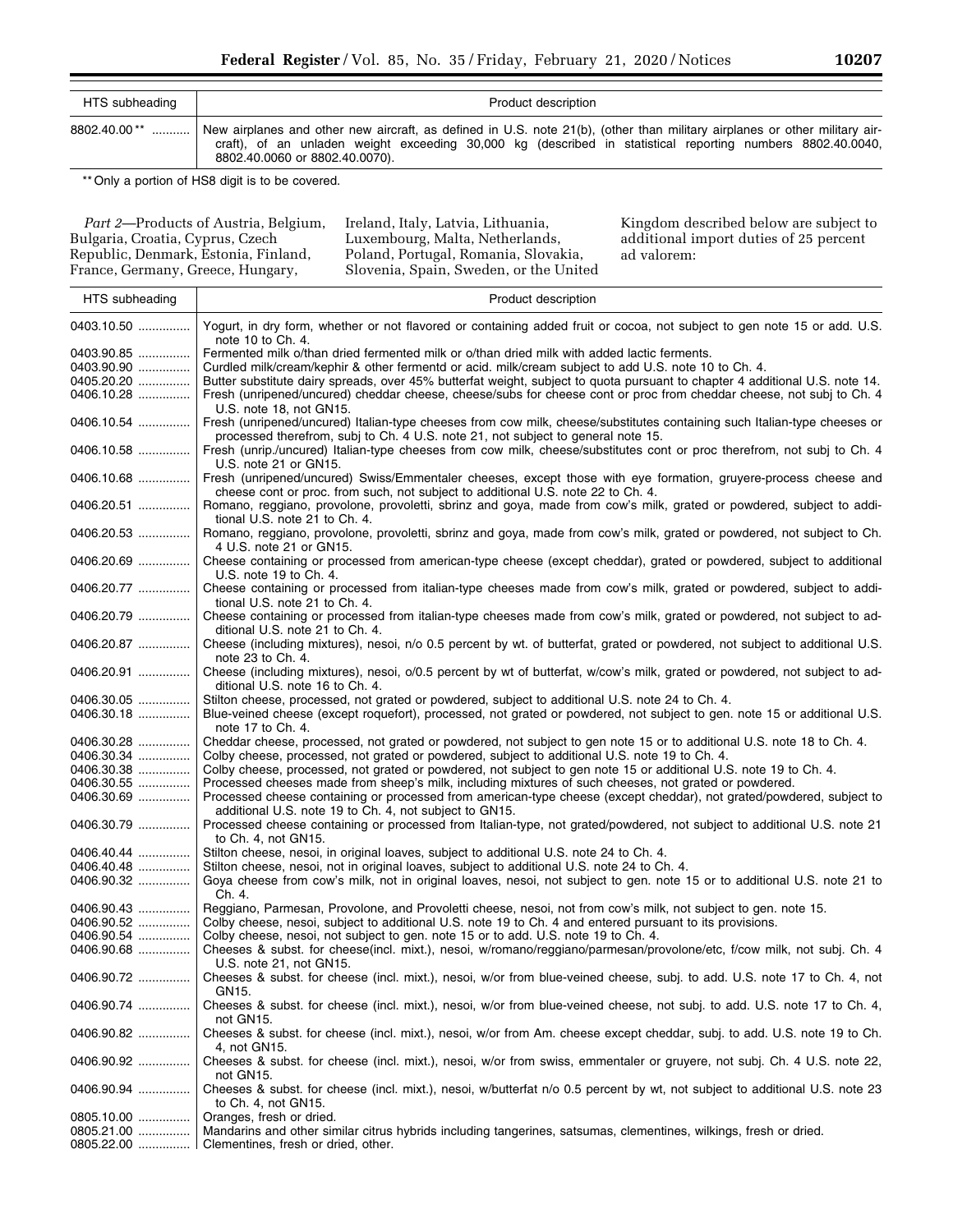| HTS subheading | Product description                                                                                    |
|----------------|--------------------------------------------------------------------------------------------------------|
| $0805.50.20$   | Lemons, fresh or dried.                                                                                |
| 0812.10.00     | Cherries, provisionally preserved, but unsuitable in that state for immediate consumption.             |
|                | Cherries, dried.                                                                                       |
| 1602.49.10     | Prepared or preserved pork offal, including mixtures.                                                  |
| $1605.53.05$   | Mussels, containing fish meats or in prepared meals.                                                   |
| 1605.56.05     | Products of clams, cockles, and arkshells containing fish meat; prepared meals.                        |
| $1605.56.10$   | Razor clams, in airtight containers, prepared or preserved, nesoi.                                     |
|                | Boiled clams in immediate airtight containers, the contents of which do not exceed 680 g gross weight. |
| $1605.56.20$   | Clams, prepared or preserved, excluding boiled clams, in immediate airtight containers, nesoi.         |
| 1605.56.30     | Clams, prepared or preserved, other than in airtight containers.                                       |
| 1605.56.60     | Cockles and arkshells, prepared or preserved.                                                          |
|                | 1605.59.05  Products of molluscs nesoi containing fish meat; prepared meals of molluscs nesoi.         |
|                | 1605.59.60    Molluscs nesol, prepared or preserved.                                                   |

*Part 3*—Products of Germany, Spain, or the United Kingdom described below are subject to additional import duties of 25 percent ad valorem:

| HTS subheading | Product description                                                                                                                                                  |
|----------------|----------------------------------------------------------------------------------------------------------------------------------------------------------------------|
|                | Frozen meat of swine, other than retail cuts, nesoi.                                                                                                                 |
|                | 0404.10.05    Whey protein concentrates.                                                                                                                             |
|                | 0406.10.84  Fresh cheese, and substitutes for cheese, cont. cows milk, neosi, over 0.5 percent by wt. of butterfat, descr in add U.S.<br>note 16 to Ch. 4, not GN15. |
| 0406.10.88     | Fresh cheese, and substitutes for cheese, cont. cows milk, neosi, over 0.5 percent by wt. of butterfat, not descr in add<br>U.S. note 16 to Ch. 4. not GN 15.        |
| 0406.10.95     | Fresh cheese, and substitutes for cheese, not cont. cows milk, neosi, over 0.5 percent by wt. of butterfat.                                                          |
| 0406.90.16     | Edam and gouda cheese, nesol, subject to additional U.S. note 20 to Ch. 4.                                                                                           |
| 0406.90.56     | Cheeses, nesol, from sheep's milk in original loaves and suitable for grating.                                                                                       |
| 1509.10.20     | Virgin olive oil and its fractions, whether or not refined, not chemically modified, weighing with the immediate container<br>under 18 ka.                           |
| $1509.90.20$   | Olive oil, other than virgin olive oil, and its fractions, not chemically modified, weighing with the immediate container<br>under 18 kg.                            |
|                | Olives, green, not pitted, in saline, not ripe.                                                                                                                      |
|                | 2005.70.25    Olives, green, in a saline solution, pitted or stuffed, not place packed.                                                                              |

*Part 4*—Products of Austria, Belgium, Bulgaria, Croatia, Cyprus, Czech Republic, Denmark, Estonia, Finland, Germany, Greece, Hungary, Ireland,

Italy, Latvia, Lithuania, Luxembourg, Malta, Netherlands, Portugal, Romania, Slovakia, Slovenia, Spain, Sweden, or the United Kingdom described below

are subject to additional import duties of 25 percent ad valorem:

| HTS subheading | Product description                                                                                                                           |
|----------------|-----------------------------------------------------------------------------------------------------------------------------------------------|
| 0403.10.90     | Yogurt, not in dry form, whether or not flavored or containing add fruit or cocoa.                                                            |
| 0405.10.10     | Butter subject to quota pursuant to chapter 4 additional U.S. note 6.                                                                         |
| 0405.10.20     | Butter not subject to general note 15 and in excess of guota in chapter 4 additional U.S. note 6.                                             |
| 0406.30.89     | Processed cheese (incl. mixtures), nesoi, w/cow's milk, not grated or powdered, subject to add U.S. note 16 to Ch. 4, not<br>subject to GN15. |
| 0406.90.99     | Cheeses & subst. for cheese (incl. mixt.), nesoi, w/o cows milk, w/butterfat over 0.5 percent by wt, not subject to GN15.                     |
| 0811.90.80     | Fruit, nesoi, frozen, whether or not previously steamed or boiled.                                                                            |
| 1601.00.20     | Pork sausages and similar products of pork, pork offal or blood; food preparations based on these products.                                   |
| 2008.60.00     | Cherries, otherwise prepared or preserved, nesoi.                                                                                             |
| 2008.70.20     | Peaches (excluding nectarines), otherwise prepared or preserved, not elsewhere specified or included.                                         |
| 2008.97.90     | Mixtures of fruit or other edible parts of plants, otherwise prepared or preserved, nesoi (excluding tropical fruit salad).                   |
| 2009.89.65     | Cherry juice, concentrated or not concentrated.                                                                                               |
| 2009.89.80     | Juice of any single vegetable, other than tomato, concentrated or not concentrated.                                                           |

*Part 5*—Products of Austria, Belgium, Bulgaria, Croatia, Cyprus, Czech Republic, Denmark, Estonia, Finland, France, Germany, Greece, Hungary,

Ireland, Italy, Latvia, Lithuania, Luxembourg, Malta, Netherlands, Portugal, Romania, Slovakia, Slovenia, Spain, Sweden, or the United Kingdom

described below are subject to additional import duties of 25 percent ad valorem:

| HTS subheading | Product description                                                                                                                                    |
|----------------|--------------------------------------------------------------------------------------------------------------------------------------------------------|
| 0405.20.30     | Butter substitute dairy spreads, over 45 percent butterfat weight, not subj to gen note 15 and in excess of quota in Ch. 4<br>additional U.S. note 14. |
|                | l Other dairy spreads, not butter substitutes or of a type provided for in chapter 4 additional U.S. note 1.                                           |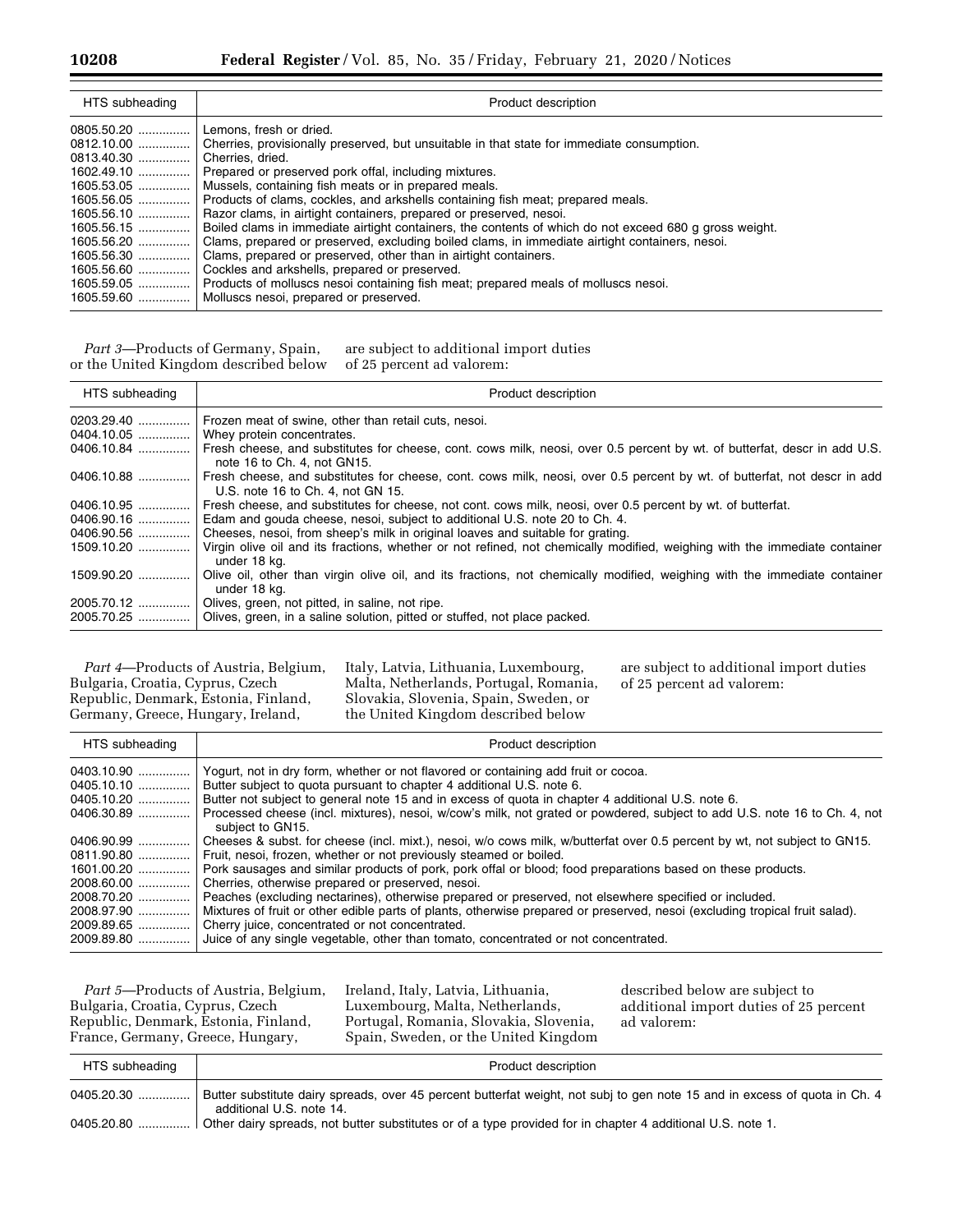| HTS subheading | Product description                                                                                                                                  |
|----------------|------------------------------------------------------------------------------------------------------------------------------------------------------|
| 0406.30.85     | Processed cheese (incl. mixtures), nesol, not over 0.5 percent by wt. butterfat, not grated or powdered, subject to Ch. 4<br>U.S. note 23. not GN15. |
| 0406.90.78     | Cheeses & subst. for cheese (incl. mixt.), nesoi, w/or from cheddar cheese, not subj. to add. U.S. note 18 to Ch. 4, not<br>GN15.                    |
| 1602.41.90     | Prepared or preserved pork hams and cuts thereof, not containing cereals or vegetables, nesoi.                                                       |
| $1602.42.20$   | Pork shoulders and cuts thereof, boned and cooked and packed in airtight containers.                                                                 |
| $1602.42.40$   | Prepared or preserved pork shoulders and cuts thereof, other than boned and cooked and packed in airtight containers.                                |
| 1602.49.40     | Prepared or preserved pork, not containing cereals or vegetables, nesoi.                                                                             |
| $1602.49.90$   | Prepared or preserved pork, nesoi.                                                                                                                   |

*Part 6*—Products of Austria, Belgium, Bulgaria, Croatia, Cyprus, Czech Republic, Denmark, Estonia, Finland, Germany, Greece, Hungary, Ireland,

Italy, Latvia, Lithuania, Luxembourg, Malta, Netherlands, Poland, Portugal, Romania, Slovakia, Slovenia, Spain, Sweden, or the United Kingdom

described below are subject to additional import duties of 25 percent ad valorem:

| HTS subheading | Product description                                                                                                                                            |
|----------------|----------------------------------------------------------------------------------------------------------------------------------------------------------------|
| 0405.90.10     | Fats and oils derived from milk, other than butter or dairy spreads, subject to quota pursuant to chapter 4 additional U.S.<br>note 14.                        |
| 0406.30.51     | Gruyere-process cheese, processed, not grated or powdered, subject to additional U.S. note 22 to Ch. 4.                                                        |
| 0406.30.53     | Gruyere-process cheese, processed, not grated or powdered, not subject to gen note 15 or additional U.S. note 22 to<br>Ch. 4.                                  |
|                | Blue-veined cheese, nesoi, in original loaves, subject to add. U.S. note 17 to Ch. 4.                                                                          |
|                | Cheddar cheese, neosi, subject to add. U.S. note 18 to Ch. 4.                                                                                                  |
|                | Cheddar cheese, nesol, not subject to gen. note 15 of the HTS or to additional U.S. note 18 to Ch. 4.                                                          |
| 0406.90.41     | Romano, Reggiano, Parmesan, Provolone, and Provoletti cheese, nesoi, from cow's milk, subject to add. U.S. note 21 to<br>Ch. 4.                                |
| 0406.90.42     | Romano, Reggiano, Parmesan, Provolone, and Provoletti cheese, nesoi, from cow's milk, not subj to GN 15 or Ch4 addi-<br>tional U.S. note 21.                   |
|                | Swiss or Emmentaler cheese with eye formation, nesol, not subject to gen. note 15 or to additional U.S. note 25 to Ch. 4.                                      |
| 0406.90.90     | Cheeses & subst. for cheese (incl. mixt.), nesoi, w/or from swiss, emmentaler or gruyere, subj. to add. U.S. note 22 to<br>Ch.4. not GN15.                     |
| 0406.90.97     | Cheeses & subst. for cheese (incl. mixt.), nesoi, w/cow's milk, w/butterfat over 0.5 percent by wt, not subject to Ch. 4<br>U.S. note 16, not subject to GN15. |
| 1605.53.60     | Mussels, prepared or preserved.                                                                                                                                |
|                | 2007.99.70    Currant and berry fruit jellies.                                                                                                                 |
|                | 2008.40.00    Pears, otherwise prepared or preserved, nesoi.                                                                                                   |
|                | 2009.89.20    Pear juice, concentrated or not concentrated.                                                                                                    |

*Part 7*—Products of Austria, Belgium, Bulgaria, Croatia, Cyprus, Czech Republic, Denmark, Estonia, Germany, Greece, Hungary, Ireland, Italy, Latvia,

Lithuania, Luxembourg, Malta, Netherlands, Portugal, Romania, Slovakia, Slovenia, Spain, Sweden, or the United Kingdom described below

are subject to additional import duties of 25 percent ad valorem:

| Grocco, Trangary, Holding, Rary, Batvia,<br>the United Kingdom described below |                                                                                              |
|--------------------------------------------------------------------------------|----------------------------------------------------------------------------------------------|
| HTS subheading                                                                 | Product description                                                                          |
| 0406.90.46                                                                     | Swiss or Emmentaler cheese with eye formation, nesoi, subject to add. U.S. note 25 to Ch. 4. |

*Part 8*—Products of Austria, Belgium, Croatia, Cyprus, Czech Republic, Denmark, Estonia, Finland, Germany, Greece, Hungary, Ireland, Italy, Latvia,

Lithuania, Luxembourg, Malta, Netherlands, Poland, Portugal, Romania, Slovakia, Slovenia, Spain, Sweden, or the United Kingdom described below

are subject to additional import duties of 25 percent ad valorem:

| HTS subheading | Product description                                                               |
|----------------|-----------------------------------------------------------------------------------|
| 0406.90.57     | Pecorino cheese, from sheep's milk, in original loaves, not suitable for grating. |

*Part 9*—Products of Austria, Belgium, Bulgaria, Croatia, Cyprus, Czech

Republic, Denmark, Estonia, Finland, Germany, Greece, Hungary, Ireland,

Italy, Latvia, Luxembourg, Malta, Netherlands, Portugal, Romania, Slovakia, Slovenia, Spain, Sweden, or the United Kingdom described below are subject to additional import duties of 25 percent ad valorem: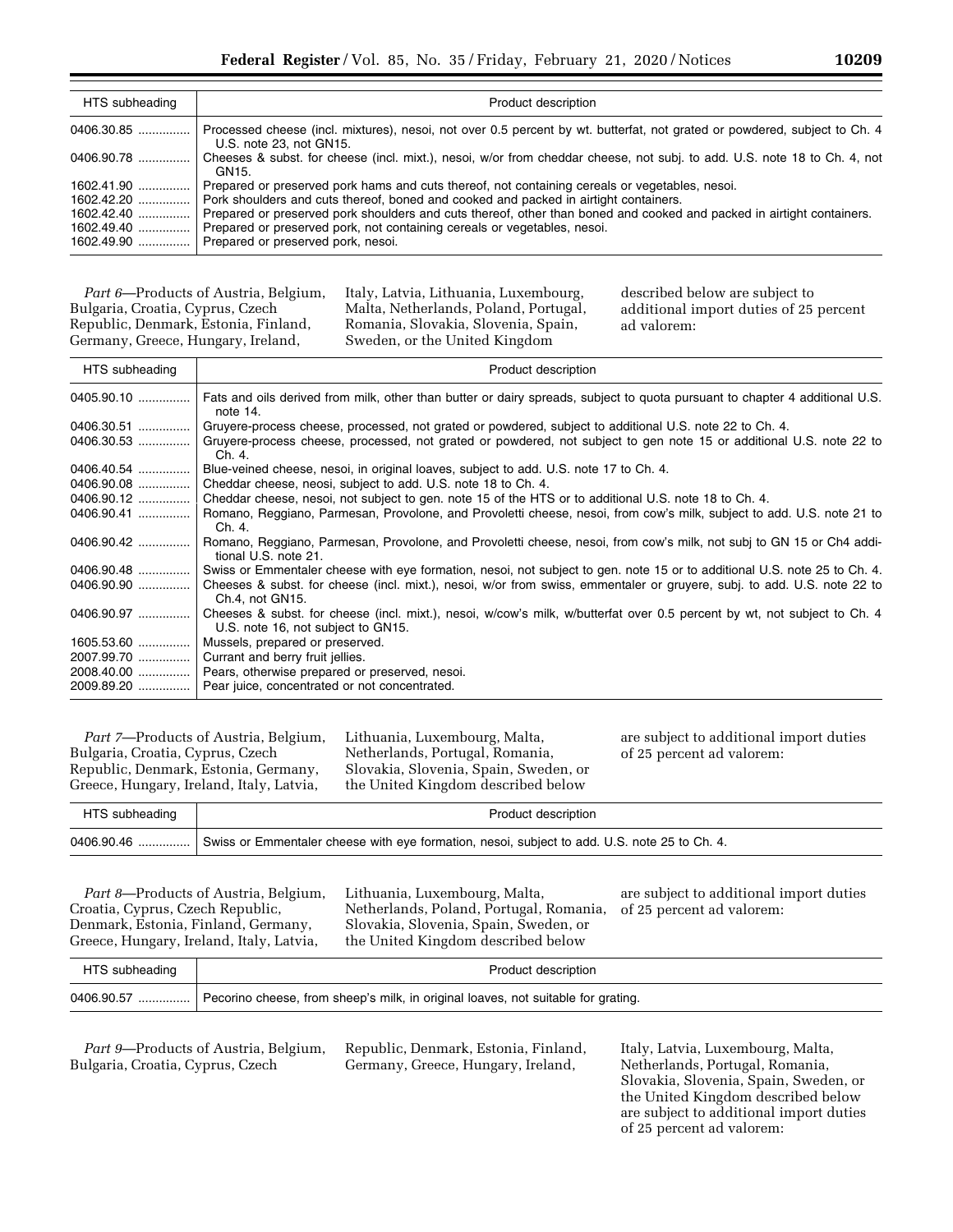| HTS subheading | Product description                                                                                                                                       |
|----------------|-----------------------------------------------------------------------------------------------------------------------------------------------------------|
| 0406.90.95     | Cheeses & subst. for cheese (incl. mixt.), nesoi, w/cows milk, w/butterfat over 0.5 percent by wt, subject to Ch. 4 addi-<br>tional U.S. note 16 (quota). |

*Part 10*—Products of France, Germany, Spain or the United Kingdom described below are subject to

additional import duties of 25 percent ad valorem:

| HTS subheading                         | Product description                                                                                                                                                                                                                                                                                                              |
|----------------------------------------|----------------------------------------------------------------------------------------------------------------------------------------------------------------------------------------------------------------------------------------------------------------------------------------------------------------------------------|
| 0711.20.18                             | Olives, n/pitted, green, in saline sol., in contain. >8 kg, drained wt, for repacking or sale, subject to additional U.S. note 5<br>to Ch. 7.                                                                                                                                                                                    |
| 0711.20.28                             | Olives, n/pitted, green, in saline sol., in contain. >8 kg, drained wt, for repacking or sale, not subject to additional U.S.<br>note 5 to Ch. 7.                                                                                                                                                                                |
| 0711.20.38                             | Olives, n/pitted, nesoi.                                                                                                                                                                                                                                                                                                         |
| 0711.20.40                             | Olives, pitted or stuffed, provisionally preserved but unsuitable in that state for immediate consumption.                                                                                                                                                                                                                       |
| 2005.70.08                             | Olives, green, not pitted, in saline, not ripe, in containers holding over kg for repkg, not subject to add. U.S. note 4 to Ch.<br>20.                                                                                                                                                                                           |
| 2005.70.16<br>2005.70.23<br>2204.21.50 | Olives, green, in saline, place packed, stuffed, in containers holding not over 1 kg, aggregate quantity n/o 2700 m ton/yr.<br>Olives, green, in saline, place packed, stuffed, not in containers holding 1 kg or less.<br>Wine other than Tokay (not carbonated), not over 14 percent alcohol, in containers not over 2 liters. |

*Part 11*—Products of Germany described below are subject to

additional import duties of 25 percent ad valorem:

| HTS subheading | Product description                                                                                                                                      |
|----------------|----------------------------------------------------------------------------------------------------------------------------------------------------------|
|                | Coffee, roasted, not decaffeinated.                                                                                                                      |
|                | 0901.22.00    Coffee, roasted, decaffeinated.                                                                                                            |
|                | 2101.11.21    Instant coffee, not flavored.                                                                                                              |
|                | 8201.40.60  Axes, bill hooks and similar hewing tools (o/than machetes), and base metal parts thereof.                                                   |
|                | Base metal tweezers.                                                                                                                                     |
|                | 8203.20.60    Pliers (including cutting pliers but not slip joint pliers), pincers and similar tools.                                                    |
|                | 8203.30.00    Metal cutting shears and similar tools, and base metal parts thereof.                                                                      |
|                | 8203.40.60    Pipe cutters, bolt cutters, perforating punches and similar tools, nesol, and base metal parts thereof.                                    |
|                | 8205.40.00  Screwdrivers and base metal parts thereof.                                                                                                   |
|                | 8211.94.50    Base metal blades for knives having other than fixed blades.                                                                               |
|                | 8467.19.10  Tools for working in the hand, pneumatic, other than rotary type, suitable for metal working.                                                |
|                | 8467.19.50  Tools for working in the hand, pneumatic, other than rotary type, other than suitable for metal working.                                     |
|                | 8468.80.10    Machinery and apparatus, hand-directed or -controlled, used for soldering, brazing or welding, not gas-operated.                           |
|                | 8468.90.10  Parts of hand-directed or -controlled machinery, apparatus and appliances used for soldering, brazing, welding or tem-                       |
|                | pering.                                                                                                                                                  |
|                | 8514.20.40    Industrial or laboratory microwave ovens for making hot drinks or for cooking or heating food.                                             |
|                | 9002.11.90  Objective lenses and parts & access. thereof, for cameras, projectors, or photographic enlargers or reducers, except pro-<br>jection, nesoi. |
|                | 9013.10.10    Telescopic sights for rifles not designed for use with infrared light.                                                                     |

*Part 12*—Products of Austria, Belgium, Bulgaria, Croatia, Cyprus, Czech Republic, Estonia, Finland, Germany, Greece, Hungary, Ireland, Italy, Latvia, Lithuania, Luxembourg, Malta, Netherlands, Portugal, Romania, Slovakia, Slovenia, Spain, Sweden, or the United Kingdom described below

are subject to additional import duties of 25 percent ad valorem:

| HTS subheading | Product description                                                                                                                             |
|----------------|-------------------------------------------------------------------------------------------------------------------------------------------------|
| $1602.49.20$   | Pork other than ham and shoulder and cuts thereof, not containing cereals or vegetables, boned and cooked and packed<br>in airtight containers. |

*Part 13*—Products of Germany or the United Kingdom described below are

subject to additional import duties of 25 percent ad valorem:

| HTS subheading                                                   | Product description                                                                                                                                                                       |
|------------------------------------------------------------------|-------------------------------------------------------------------------------------------------------------------------------------------------------------------------------------------|
| 1905.31.00  Sweet biscuits.<br>1905.32.00    Waffles and wafers. | 4901.10.00  Printed books, brochures, leaflets and similar printed matter in single sheets, whether or not folded.                                                                        |
|                                                                  | 4908.10.00    Transfers (decalcomanias), vitrifiable.<br>4911.91.20  Lithographs on paper or paperboard, not over 0.51 mm in thickness, printed not over 20 years at time of importation. |